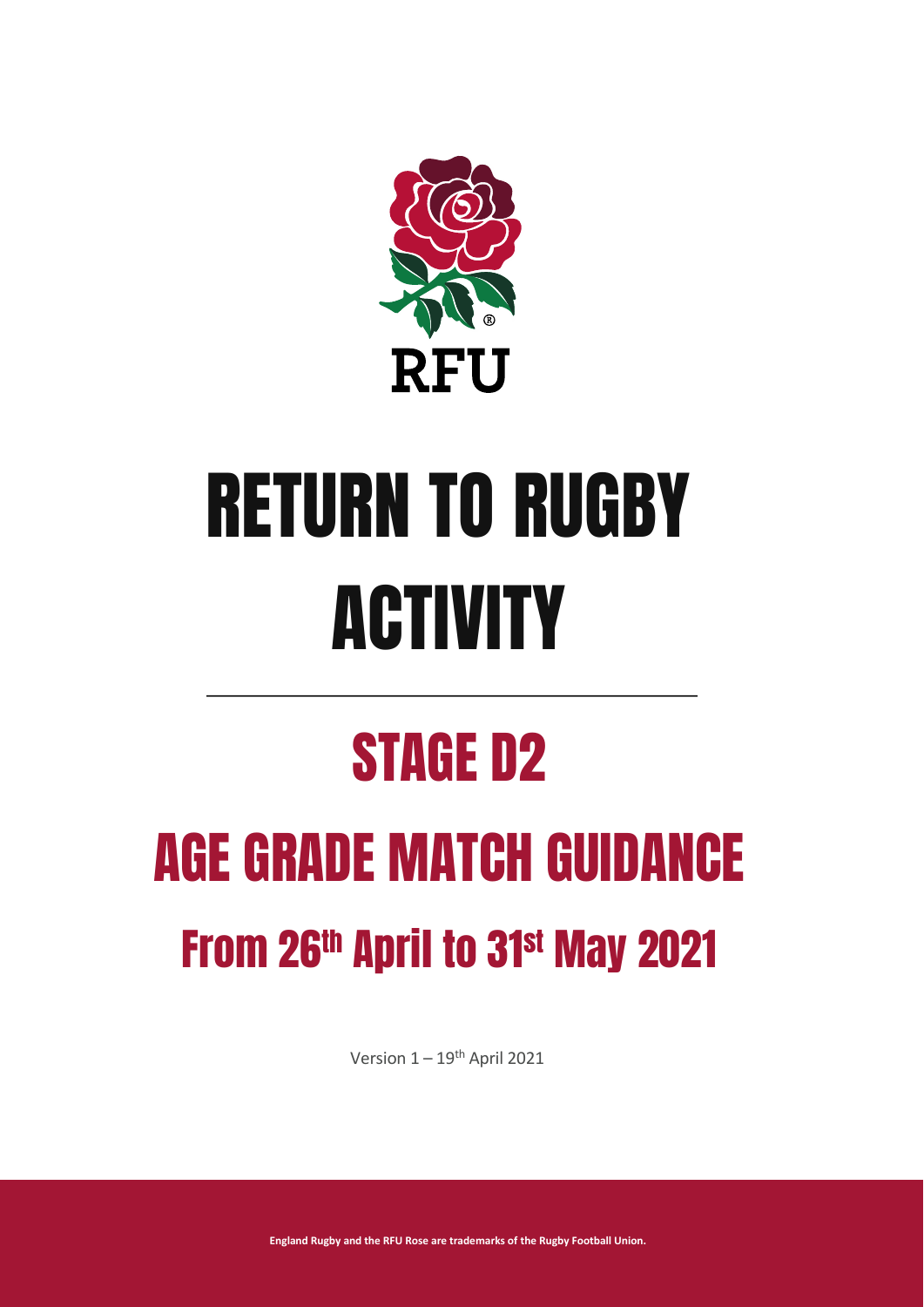## GENERAL INFORMATION

Ahead of the move to Stage D2 of the Return to Rugby Roadmap, additional guidance has been produced for the Age Grade game as we return to adapted law matches. This relates to the period of 26<sup>th</sup> April to 31<sup>st</sup> May 2021 when the age grade rugby season ends. From the  $1<sup>st</sup>$  June 2021, the Summer Activity Framework applies (see th[e Return to Rugby On-Field Guidance\)](https://www.englandrugby.com/participation/running-your-club/coronavirus/return-to-rugby)

- $\bullet$  Law variations must be applied at all age groups where applicable until 1<sup>st</sup> June 2021.
- Anyone not on the field of play should observe social distancing guidance.
- Players should not share communal water bottles and bring their own, clearly labelled.
- Playing shirts should not be shared during matches.
- Players should refrain from touching or removing their mouth guard, and if they do so must wash their hands. Mouth guards must not be left on shared surfaces and should be placed in a personal container and stored with personal possessions.
- Team huddles should be avoided.
- Water breaks should take place at a natural stoppage in the game approximately half way through each half.
- Where possible introduce a clean sanitised ball when the ball leaves the field of play.
- Where possible balls should be cleaned and sanitised after leaving the field of play and during water and half time breaks.
- After the final whistle, players, coaches, match officials should observe social distancing guidance.
- After the game players should avoid shaking hands and forming tunnels with the opposition.
- Match duration should not exceed 70 minutes in total or the maximum duration permitted in the Age Grade game.

The priority remains to **balance the opportunity to play with player safety and welfare**, to aid the retention of as many players as possible in the game. Coaches, teachers, managers and organisers should put the wellbeing of all the players at the centre of their decisions. **Players must be contact-ready before playing the adapted laws version of the game.**

Further information about adaptations to Age Grade Rugby for the remainder of the 2020-21 season, for the summer 2021 out-of-season period and for the 2021-22 season is in the Age Grade Changes document on the **[Return to Rugby page.](https://www.englandrugby.com/participation/running-your-club/coronavirus/return-to-rugby)**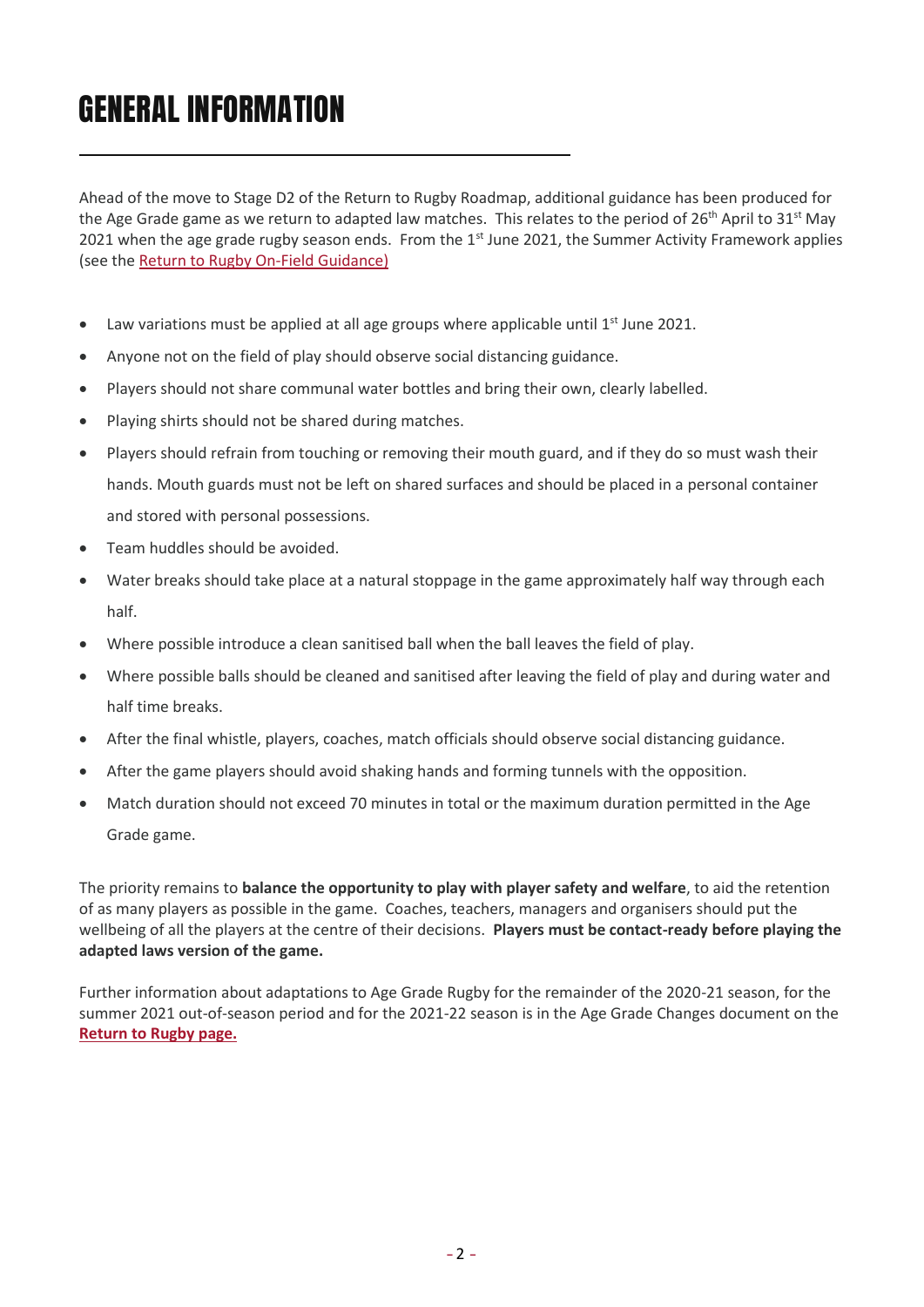## GAME VARIATIONS BY AGE GRADE

The table below highlights amendments required at each Age Grade within Stage D2. Further support for referees can be found in the **Match Official Law Variations Factsheet**, on the [Return to Rugby Guidance](https://www.englandrugby.com/participation/running-your-club/coronavirus/return-to-rugby) page

#### **Under 7, Under 8 and Under 9**

| Age            | Format                 | <b>Stage D2 Law Variations</b> |
|----------------|------------------------|--------------------------------|
| <b>Under 7</b> | <b>TAG</b>             | No amendments                  |
| <b>Under 8</b> | <b>TAG</b>             | No amendments                  |
| <b>Under 9</b> | <b>Adapted contact</b> | No amendments                  |

#### **Under 10 to Under 13**

| Age              | <b>Format</b>          | <b>Stage D2 Law Variations</b>                                                                                            |
|------------------|------------------------|---------------------------------------------------------------------------------------------------------------------------|
| Under 10         | <b>Adapted Contact</b> |                                                                                                                           |
| Under 11         |                        | <b>SCRUM</b> – Where the game would restart play with a scrum, this is<br>replaced with a Free-kick in all circumstances. |
| Under 12         |                        | <b>MAUL</b> - IT WILL BE ILLEGAL FOR A MAUL TO TAKE PLACE                                                                 |
| Under 13 (boys)  |                        | A player coming into contact with an opponent carrying the ball<br>must bring that player to ground                       |
| Under 13 (girls) |                        | Sanction: Penalty to the side in possession of the ball                                                                   |
|                  |                        | The ball carrier must then play the ball immediately<br><b>Sanction: Penalty</b>                                          |
|                  |                        | <b>PENALTY</b> - Options at a Penalty or Free-kick<br>A team awarded a Penalty or Free-kick may not choose a scrum.       |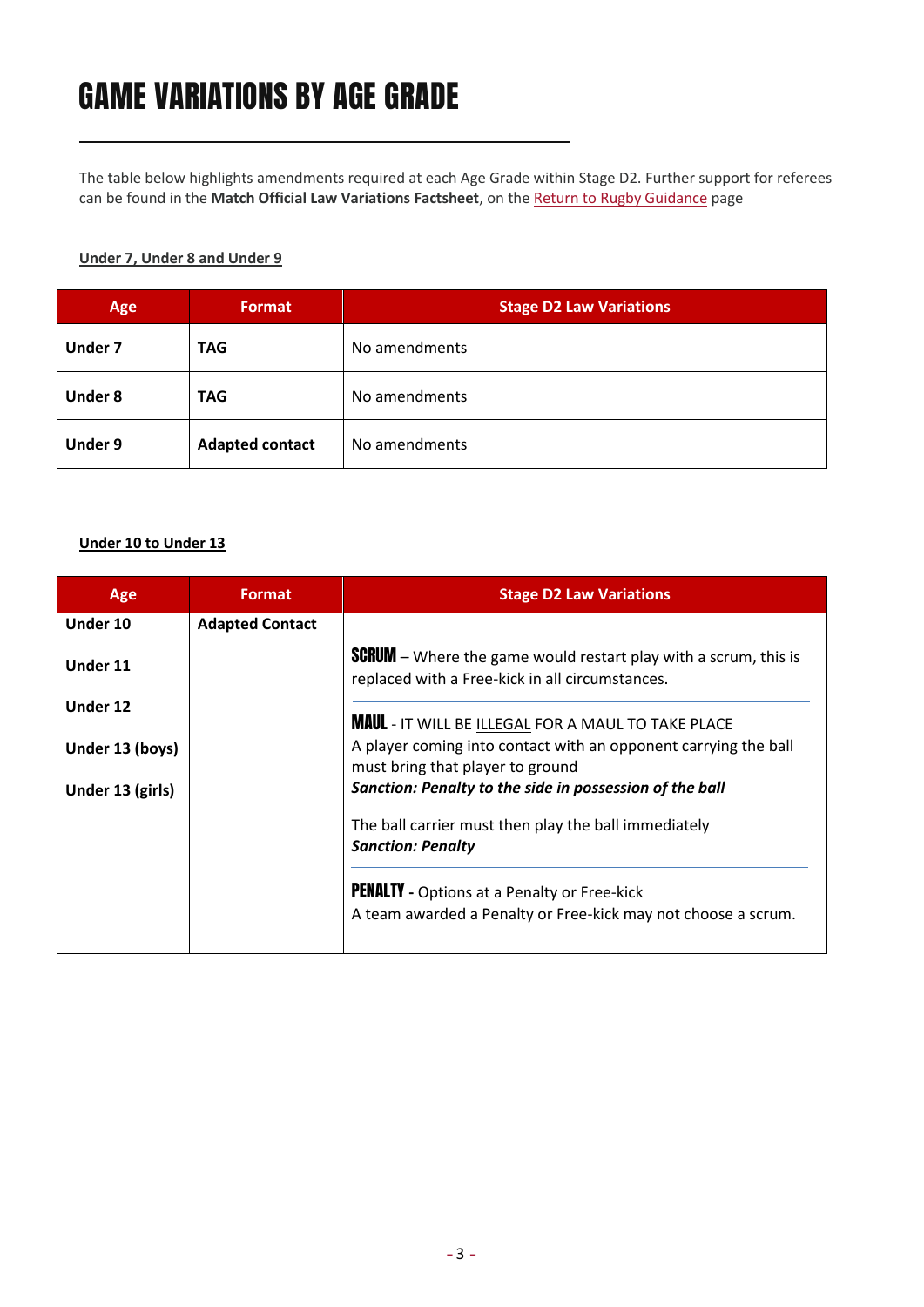### **Under 14 to Under 16**

| Age                                | <b>Format</b>                                 | <b>Stage D2 Law Variations</b>                                                                                                                                                                                                                                                                                                                                                                                                                                                            |
|------------------------------------|-----------------------------------------------|-------------------------------------------------------------------------------------------------------------------------------------------------------------------------------------------------------------------------------------------------------------------------------------------------------------------------------------------------------------------------------------------------------------------------------------------------------------------------------------------|
| <b>Under 14</b><br>Under 15 (boys) | <b>Full Contact</b><br><b>Adapted Lineout</b> | <b>SCRUM</b> – Where the game would restart play with a scrum, this is                                                                                                                                                                                                                                                                                                                                                                                                                    |
| Under 15 (girls)<br>Under 16       |                                               | replaced with a Free-kick in all circumstances.<br><b>MAUL</b> - IT WILL BE ILLEGAL FOR A MAUL TO TAKE PLACE<br>A player coming into contact with an opponent carrying the ball<br>must bring that player to ground<br>Sanction: Penalty to the side in possession of the ball<br>The ball carrier must then play the ball immediately<br><b>Sanction: Penalty</b><br><b>PENALTY</b> - Options at a Penalty or Free-kick<br>A team awarded a Penalty or Free-Kick may not choose a scrum. |
|                                    |                                               | Options at a Penalty or Free-kick - Lineout<br>A team awarded a Penalty or Free kick at a lineout may instead<br>choose another lineout at the same mark.                                                                                                                                                                                                                                                                                                                                 |
|                                    |                                               | <b>LINEOUT</b> - A minimum of five players and maximum number of<br>seven players from each team are required to form a lineout.<br>The non-throwing team must match the number of players in<br>the lineout with the throwing team.                                                                                                                                                                                                                                                      |
|                                    |                                               | The team winning the ball in the lineout will either pass<br>immediately or release the ball to a teammate as soon as they land<br>on the ground, no maul shall be formed.                                                                                                                                                                                                                                                                                                                |
|                                    |                                               | Clarification: there will be no sanction if the requirements above<br>are not met. The lineout will be reset with the variations adhered<br>to.                                                                                                                                                                                                                                                                                                                                           |